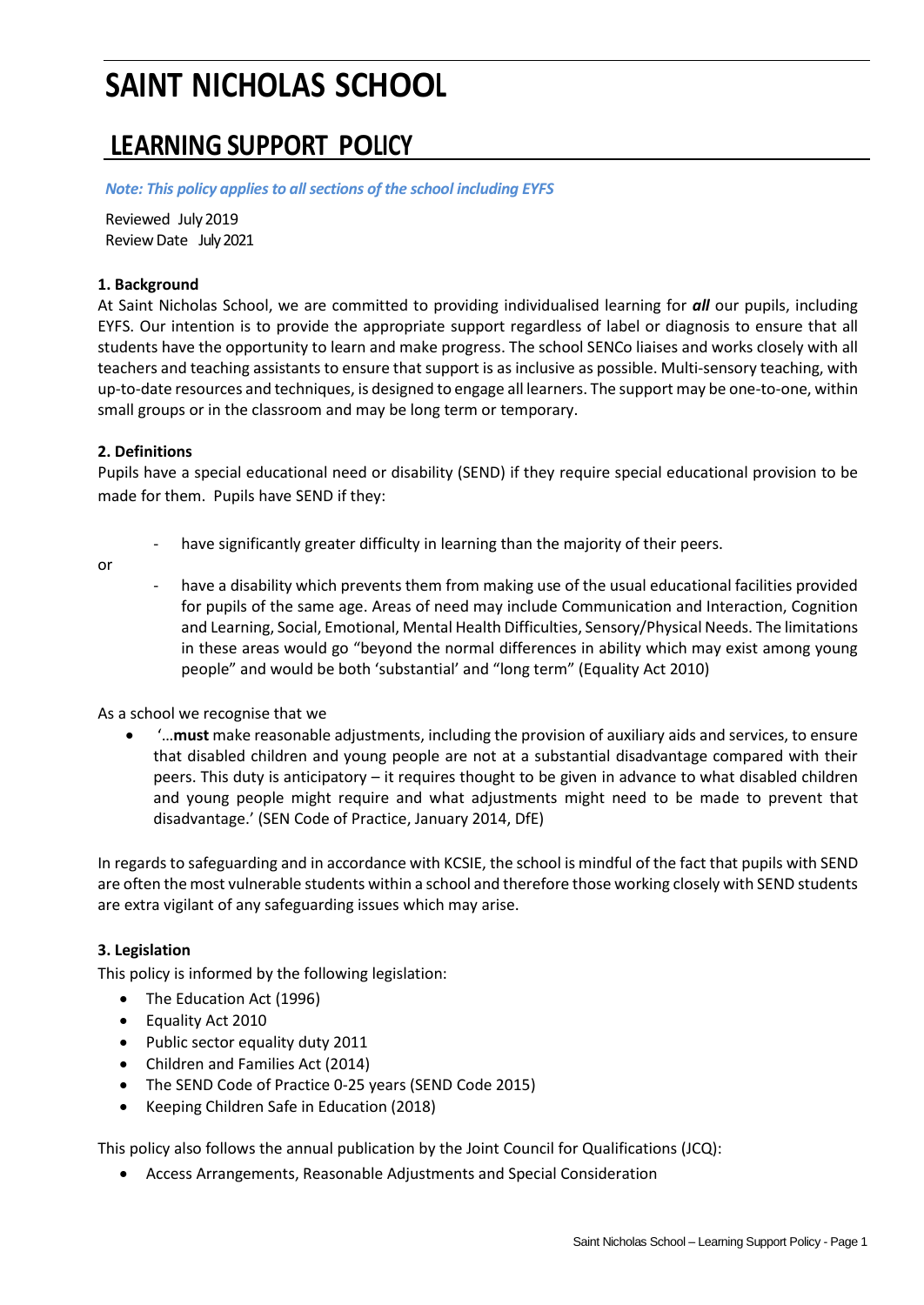# **4. The Department**

# **4.1 Personnel**

The Learning Support Department comprises (as at June 2019):

- SENCo's
	- o Natalie Crewe middle and upper school SENCo
	- o Lucy Thomas lower school SENCo
- Three Higher Level Teaching Assistants
- Nine Learning Support Assistants

#### **4.2 Objectives**

- To identify any pupil who may have SEND or additional needs at the earliest opportunity
- To set and promote high expectations and standards for pupils with SEND
- To encourage and promote Quality First Teaching for all pupils with SEND
- To remove barriers to learning by personalising learning
- To provide evidence-based interventions and support whilst ensuring that pupils with SEND are taught in a fully inclusive environment, as far as possible, in line with the WAVES of Intervention identified in the SEND Code of Practice 0-2 years 2015
- To follow the assess, plan, do, review cycle
- To ensure all school staff are aware of pupils' SEND through a register and that SEND is not viewed in isolation, but in the context of the whole school community
- To work in close partnership with parents and/or guardians at all stages in the support cycle
- To ensure all pupils are given appropriate access arrangements for internal and external exams, in line with the JCQ requirements, that becomes their normal way of working during their education at Saint Nicholas School
- To provide and direct teaching staff to appropriate INSET and training
- To work closely with external organisations/professionals to ensure appropriate access when necessary
- Complete Form 8 documentation for SEND students and submit data to JCQ AAO for those students requiring Access Arrangements
- Organise and oversee the practicality of Access Arrangements for all school examinations

# **5. School admission and transition**

Parents are asked to inform the school, at the time of entry, if their child has any history of learning disability or difficulty and to supply copies of any formal assessments. With this information the SENCo can establish the level of adjustment necessary to support that pupil and assess whether the school has the resources and expertise for these adjustments to be reasonable. Reasonable adjustment will be made for pupils in the admissions assessments that are in line with this policy.

The main transition occurs in Year 6 and most pupils will progress to the Senior School at Saint Nicholas. In the case of a pupil leaving to attend another school, the SENCo will contact the SEN department of the new school and pass over all relevant information as permitted by the parents. Offers of a visit by the SENCo can be made if it is thought this would be helpful.

#### **6. Identification and Provision**

Early identification, assessment and provision for any child who may have special educational needs and difficulties (SEND) is crucial. Identification of those students who may have SEND can be through:

- teacher referral
- the school's ongoing assessment data
- specific screening tests
- a conversation with the pupil and parents.

Provision is offered based on the need of the child and in line with the Code of Practice "Waves of Intervention".